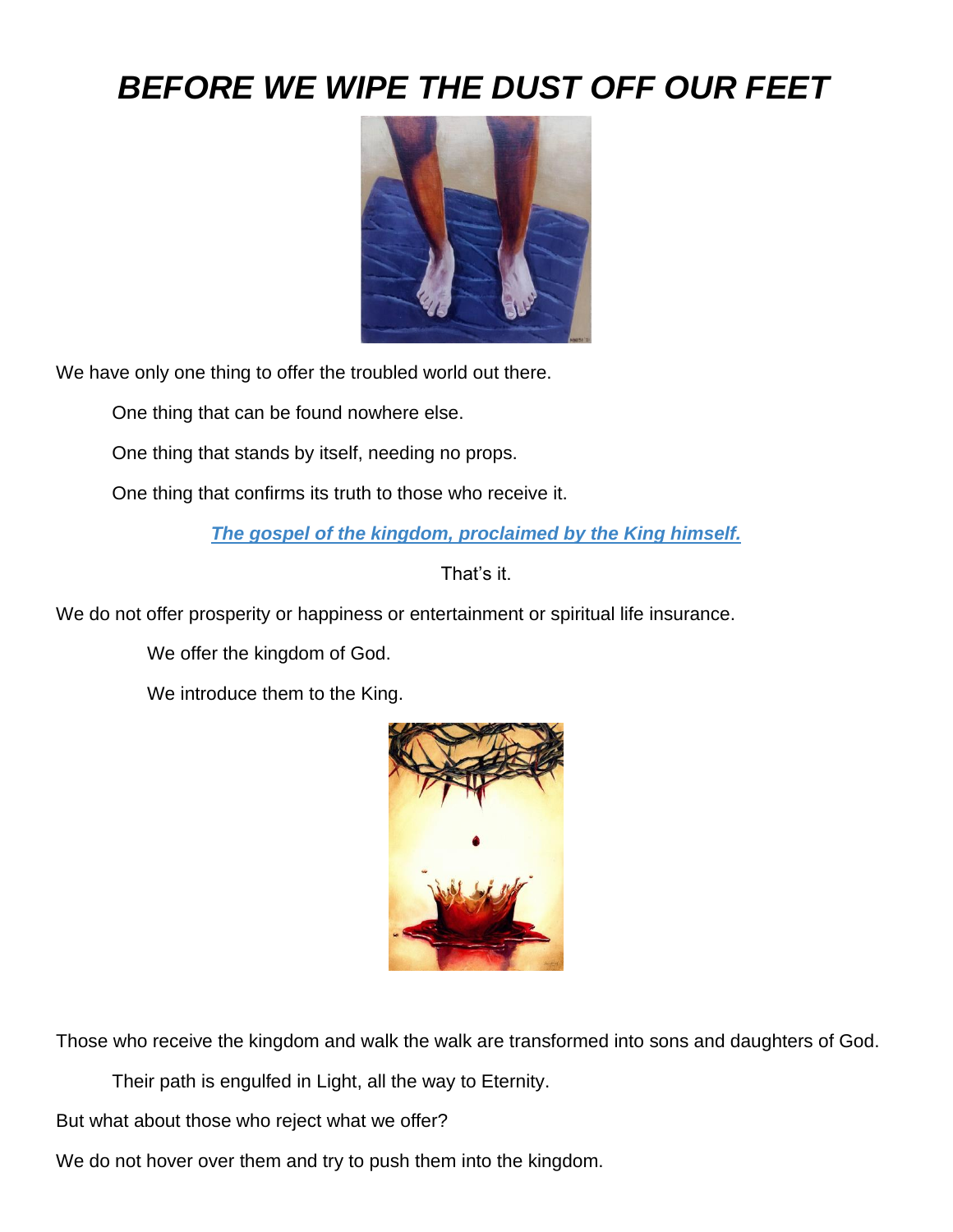We do not hound them.

We simply wipe the dust from our feet and move on.

 *"But whenever you enter a town and they do not receive you, go into its streets and say,*

*'Even the dust of your town that clings to our feet, we wipe off against you; nevertheless know this, that the kingdom of God has come near.'*

*I tell you, it shall be more tolerable on that day for Sodom than for that town."* 

## *Luke 10*

But before we wipe the dust from our feet, we need to make sure that they actually heard the gospel from us.

Sometimes our gospel is buried under the weight of our ego.

Sometimes our gospel is tainted with politics.

Sometimes we smother them with Bible quotes, without ever letting them hear the voice of Jesus.

So before we wipe the dust from our feet we need to make sure that they actually heard the living Word.

*We have renounced disgraceful, underhanded ways; we refuse to practice cunning or to tamper with God's word, but by the open statement of the truth we would commend ourselves to every man's conscience in the sight of God….*

*….For what we preach is not ourselves, but Jesus Christ as Lord, with ourselves as your servants for Jesus' sake*

 *II Corinthians 4*



Before we wipe the dust off our feet we might check in with the Master and ask,

"Lord, did these people actually hear you speak through us?